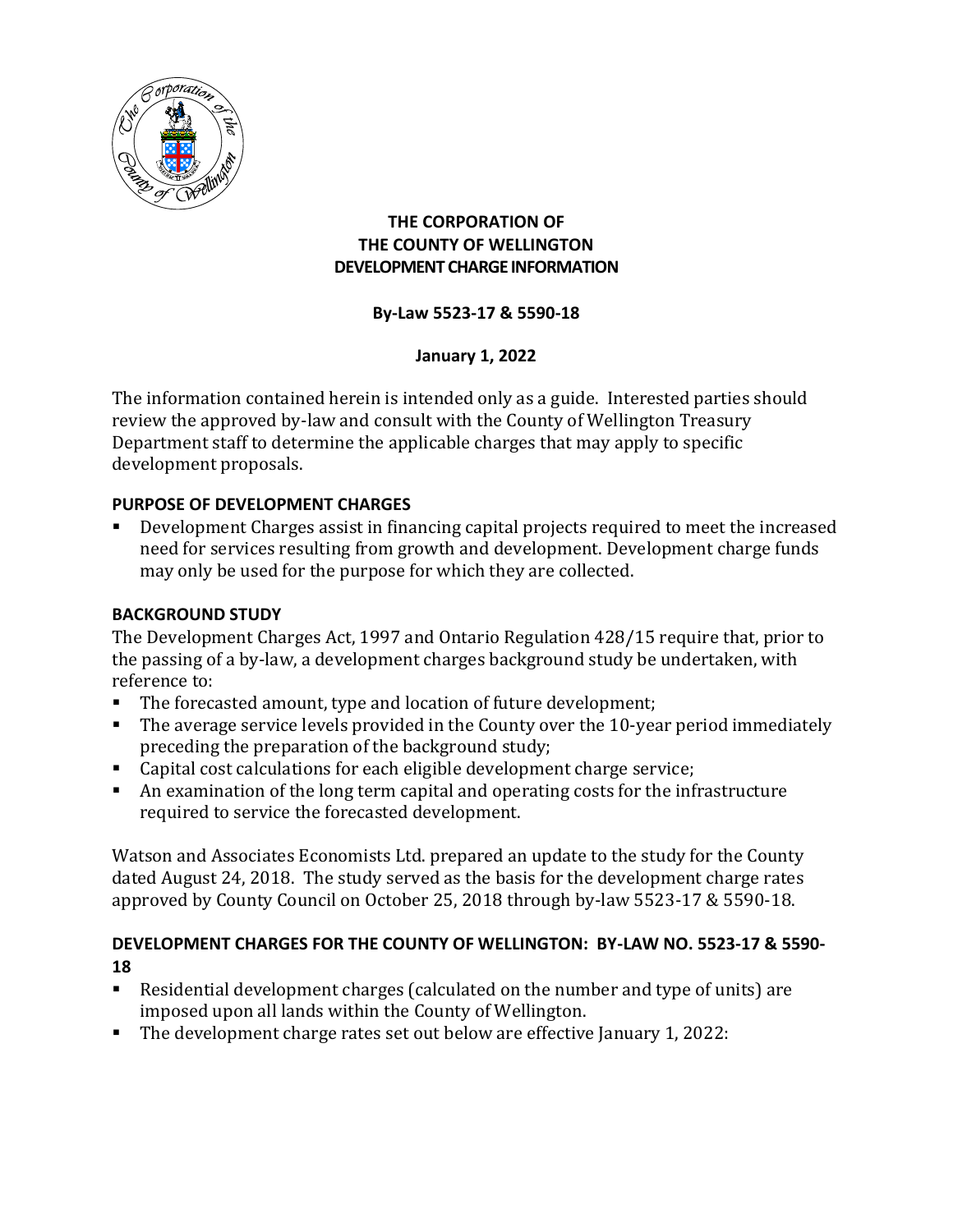| <b>Development Type</b> | Rate (per unit) |
|-------------------------|-----------------|
| Single Detached and     | \$6,168         |
| Semi-Detached Dwelling  |                 |
| Apartments (2 or more   | \$4,002         |
| bedrooms)               |                 |
| Apartments (1 bedroom   | \$2,917         |
| or less)                |                 |
| Special Care / Special  |                 |
| <b>Dwelling Units</b>   | \$1,933         |
| <b>Other Multiples</b>  |                 |

 Non-residential development charges are imposed on all non-residential development within the County of Wellington:

| <b>Development Type</b> | Rate (per sq. ft. of<br>gross floor area) |
|-------------------------|-------------------------------------------|
| Commercial,             |                                           |
| Institutional and       | \$1.78                                    |
| Industrial              |                                           |

### **INTEREST ON DEVELOPMENT CHARGES**

 An interest charge is applicable when time lapses between the rate calculation and when payment is due. The rate is determined using the five-year historical average of the Statistics Canada Non-Residential Building Construction Price Index for Toronto year-over-year change as of September 30.

### **The 2022 interest rate is 5.08%**

#### **TERM OF BY-LAWS**

 By-law 5523-17 & 5590-18 will remain in force until June 1, 2022 unless repealed at an earlier date.

#### **INDEXING OF DEVELOPMENT CHARGES**

The development charges will be automatically adjusted annually on January 1<sup>st</sup> of each year, without amendment to the by-law, in accordance with the most recent annual change in the Statistics Canada Quarterly, "Building Construction Price Indexes."

#### **SERVICES COVERED**

Development charges have been imposed for the following categories of County services in order to pay for the increased capital costs required as a result of increased needs for services arising from development:

- **Police**
- Roads and Related (Garages & Equipment)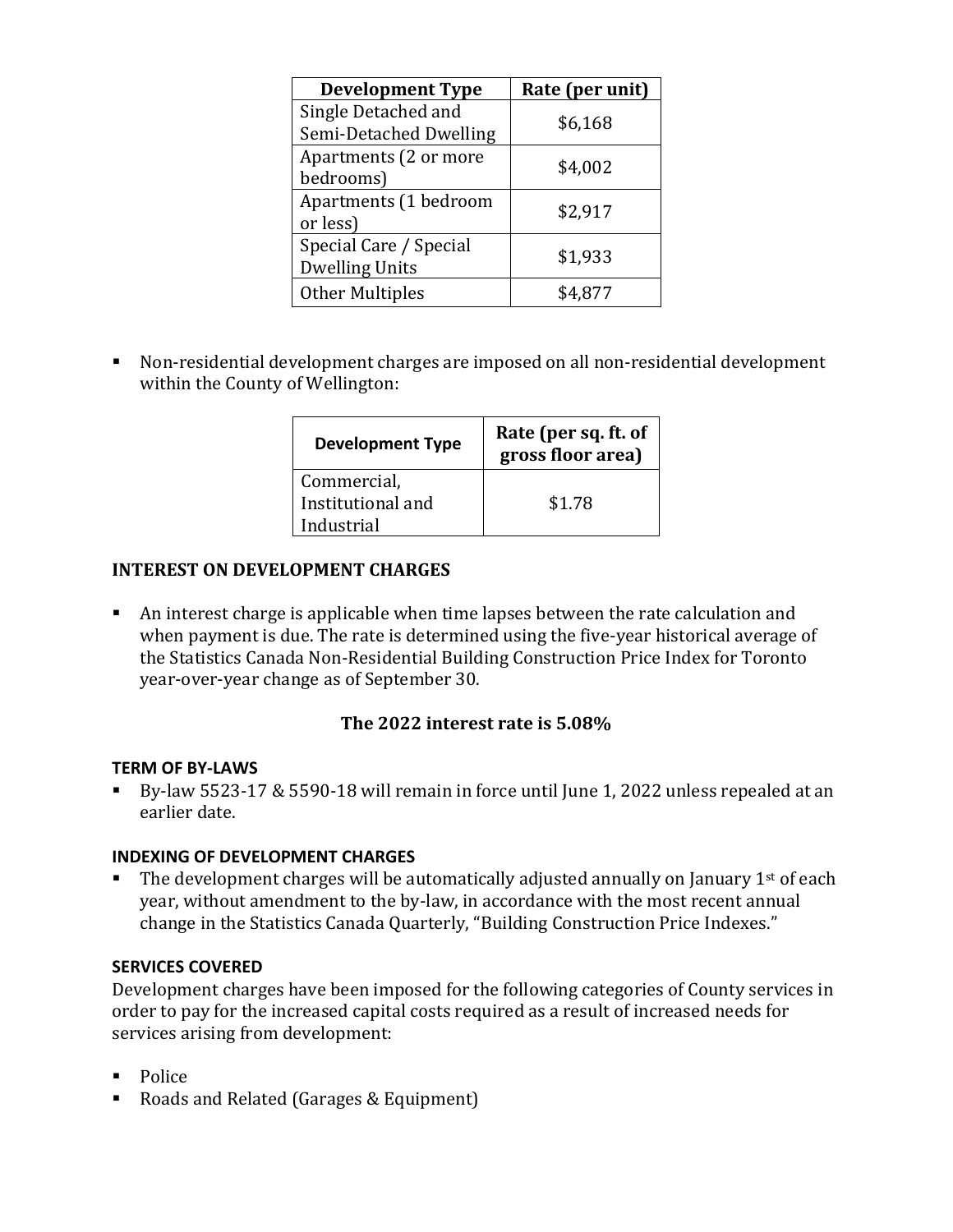- **Library**
- **Studies**
- **Ambulance**
- Childcare
- **Provincial Offences Act**
- **Health Unit**
- **Social Services Administration**
- Long-Term Care Homes
- Waste Diversion

# **REDEVELOPMENT**

- A credit will be provided against development charges owing where buildings or structures have been demolished to permit the redevelopment of the property.
- The eligibility for demolition credits is restricted to demolitions that occur within five years of the redevelopment of the property.

# **UNPAID CHARGES TO BE ADDED TO TAX ROLL**

 Where a development charge or any part of it remains unpaid after it is payable, the amount unpaid will be added to the tax roll and will be collected in the same manner as taxes.

# **STATEMENT OF THE TREASURER**

- The County Treasurer is required to produce an annual statement showing detailed information about each reserve fund established to account for development charge revenues.
- The statement will document the continuity of each reserve fund, including the description of each service, opening and closing balances, details of any credit transactions, details of any borrowing from the reserve fund that may have occurred, the amount spent on growth related projects, the portion of each project that is funded from the reserve fund and the portion funded from other sources of financing.

# **ADDITIONAL INFORMATION**

 This pamphlet is intended to give an overview of development charges. For more complete information, reference should be made to the County's annual development charges statement, the Development Charge Background Study, and by-law 5523-17 & 5590-18, which are available on the County's website at www.wellington.ca, or in printed version in the County Clerk's office during regular office hours of 8:30am to 4:30pm, Monday to Friday.

For further information please contact: Cathy Butcher Capital Budget and Accounting Manager Treasury Department County of Wellington 74 Woolwich St. Guelph, Ontario N1H 3T9 T 519.837.2600 x 2370 Toll Free 1.800.663.0750